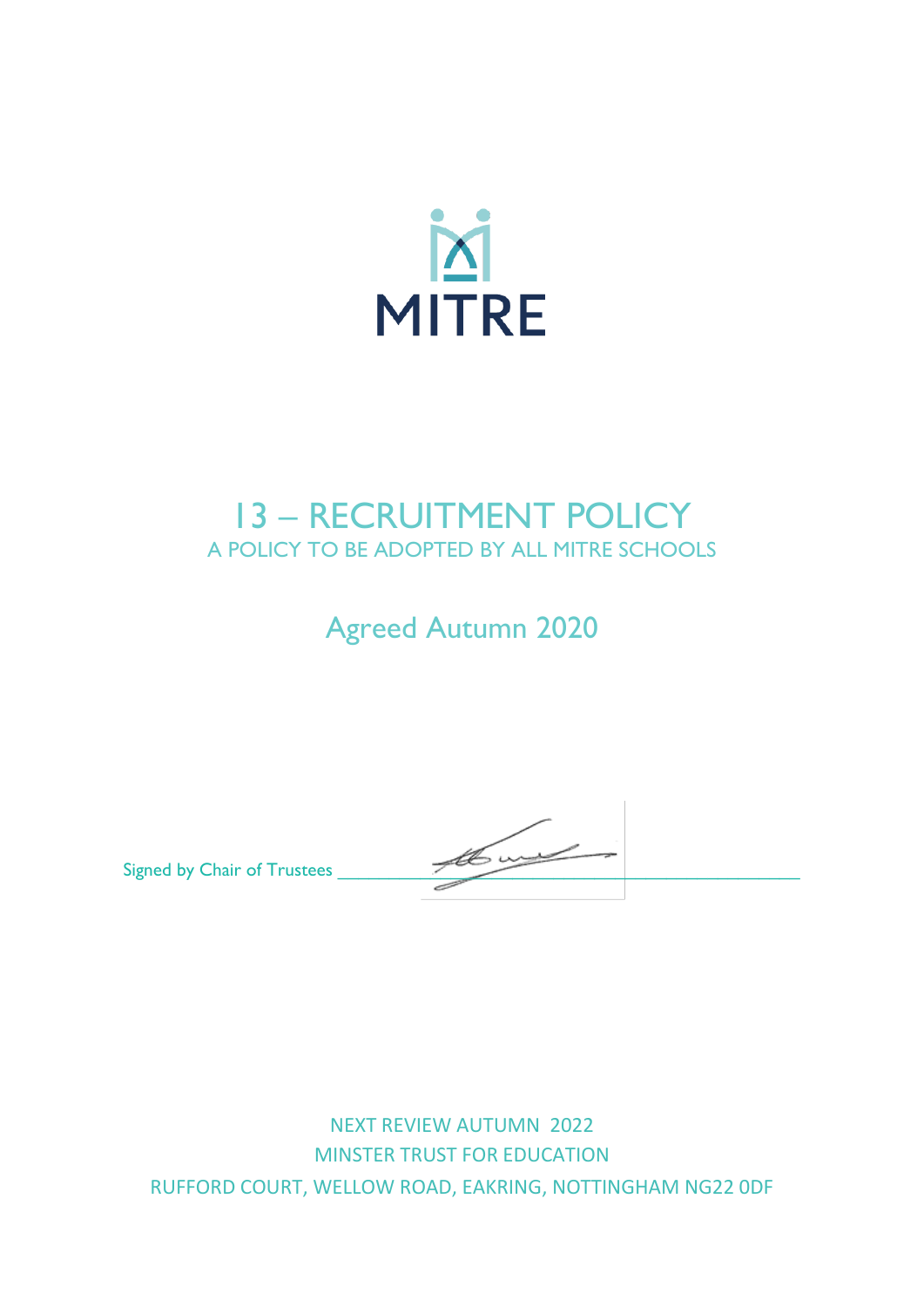## **Contents**

|                                                                 | З  |
|-----------------------------------------------------------------|----|
|                                                                 | 4  |
|                                                                 | 4  |
| 4. Regulated Activity and Disclosure and Barring Service Checks | 4  |
|                                                                 | 5  |
|                                                                 | 5  |
|                                                                 | 5  |
|                                                                 | 6  |
|                                                                 |    |
|                                                                 |    |
|                                                                 | 8  |
|                                                                 | 8  |
|                                                                 | 9  |
|                                                                 | 9  |
|                                                                 | 10 |
|                                                                 | 10 |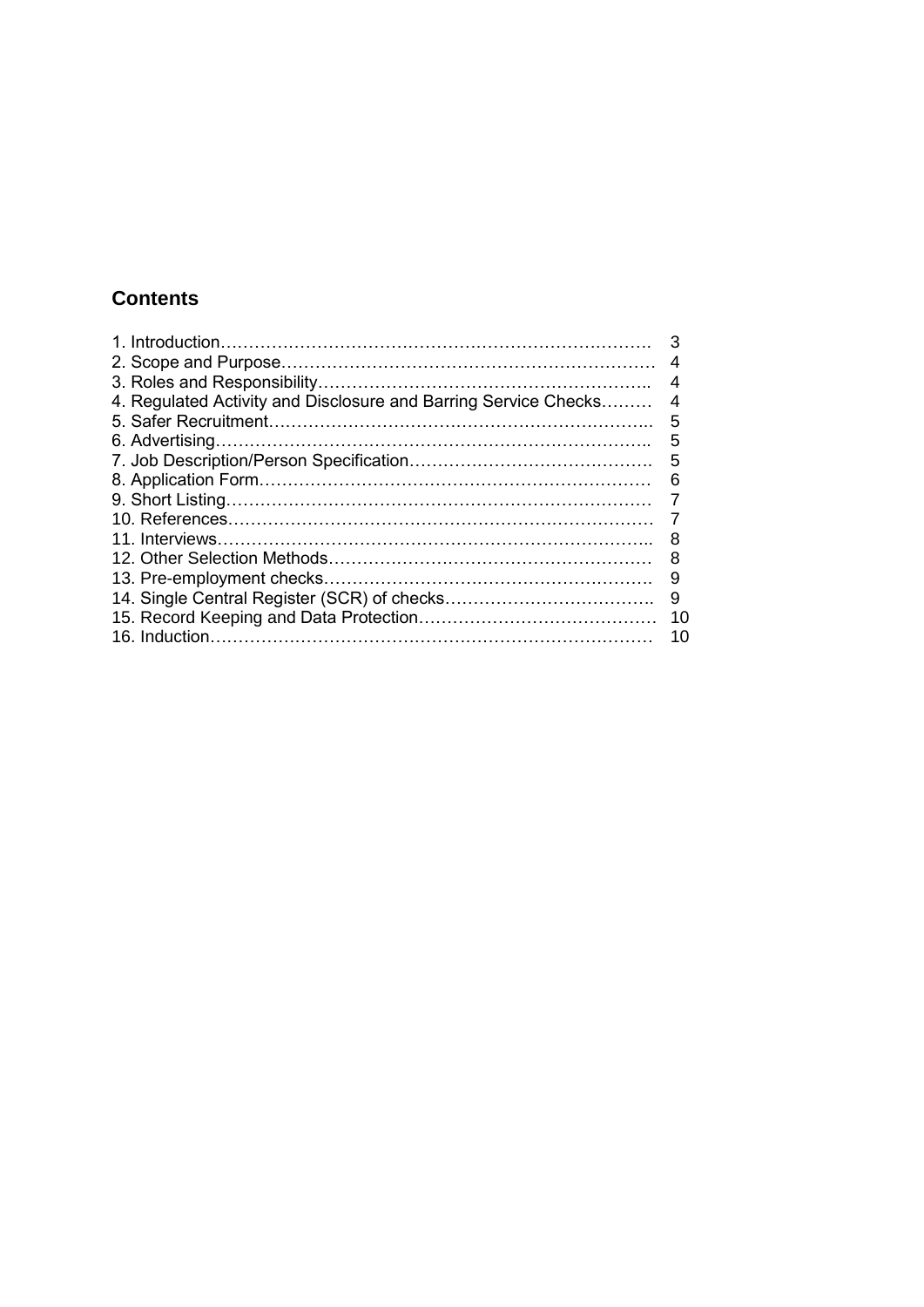#### **1. Introduction**

**1.1** This policy sets out the approach that the Minster Trust for Education (MITRE) will take when recruiting members of staff and volunteers to posts involving work with children and vulnerable young adults.

The CEO, or their delegated representative will determine how and where a post will be advertised according to circumstances prevailing at the time, save for circumstances where it involves replacement of the CEO in which case the Directors of the Trust will determine.

In normal circumstances vacancies will be advertised externally on the MITRE website and via other media as appropriate. Where the person leading the recruitment determines that the vacancy should only be advertised internally this must be agreed with the CEO, the COO or their appointed representative prior to advert. Where approval is provided applicants will be asked to submit an expression of interest as a minimum.

In all cases, prior to advertising, the advert, job description, grade and person specification must be referred to the Trust HR Team for approval and also to ensure

Any candidate with a disability will not be excluded unless it is clear that the candidate is unable to perform a duty that is intrinsic to the role, having taken into account reasonable adjustments. Reasonable adjustments to the recruitment process will be made to ensure that no applicant is disadvantaged because of their disability.

MITRE will comply with its legal obligations in relation to recruiting people to work and volunteer with children and vulnerable young adults in England and Wales.

- a) Recruiting the right staff in the right place at the right time is vital for our continued success in providing the highest standards of education to our students.
- b) Not appointing the right people to our roles can have a negative impact on the performance of our organisation.
- c) Once a vacancy has been approved by the Trust (using the vacancy requisition form) the Head Teacher/Head of School of each academy (in conjunction with the Human Resource department) is responsible for deciding on the arrangements to recruit to a post (with the exception of Head Teacher/Head of School role) where the Chief Executive Officer and the Governing Body of the Academy are responsible.
- d) In carrying out our recruitment processes we are committed to the creation of a safe environment for our students by operating safer recruitment practices in line with the statutory requirements and guidance
- e) We are also committed to ensuring that throughout our recruitment and selection processes no applicant is disadvantaged or discriminated against as a consequence of their gender, transgender status, sexual orientation, marital or civil partnership status, colour, race, nationality, ethnic or national origins, religion or belief, age, pregnancy or maternity leave or trade union membership.
- f) In the very exceptional cases where we are required to discriminate due to an occupational requirement this must be approved by MITRE who will provide reasons for this requirement
- g) Recruitment will be solely on the basis of the applicant's abilities and individual merit as measured against the criteria for the job. Qualifications, knowledge, experience and skills will be assessed at the level that is relevant to the job.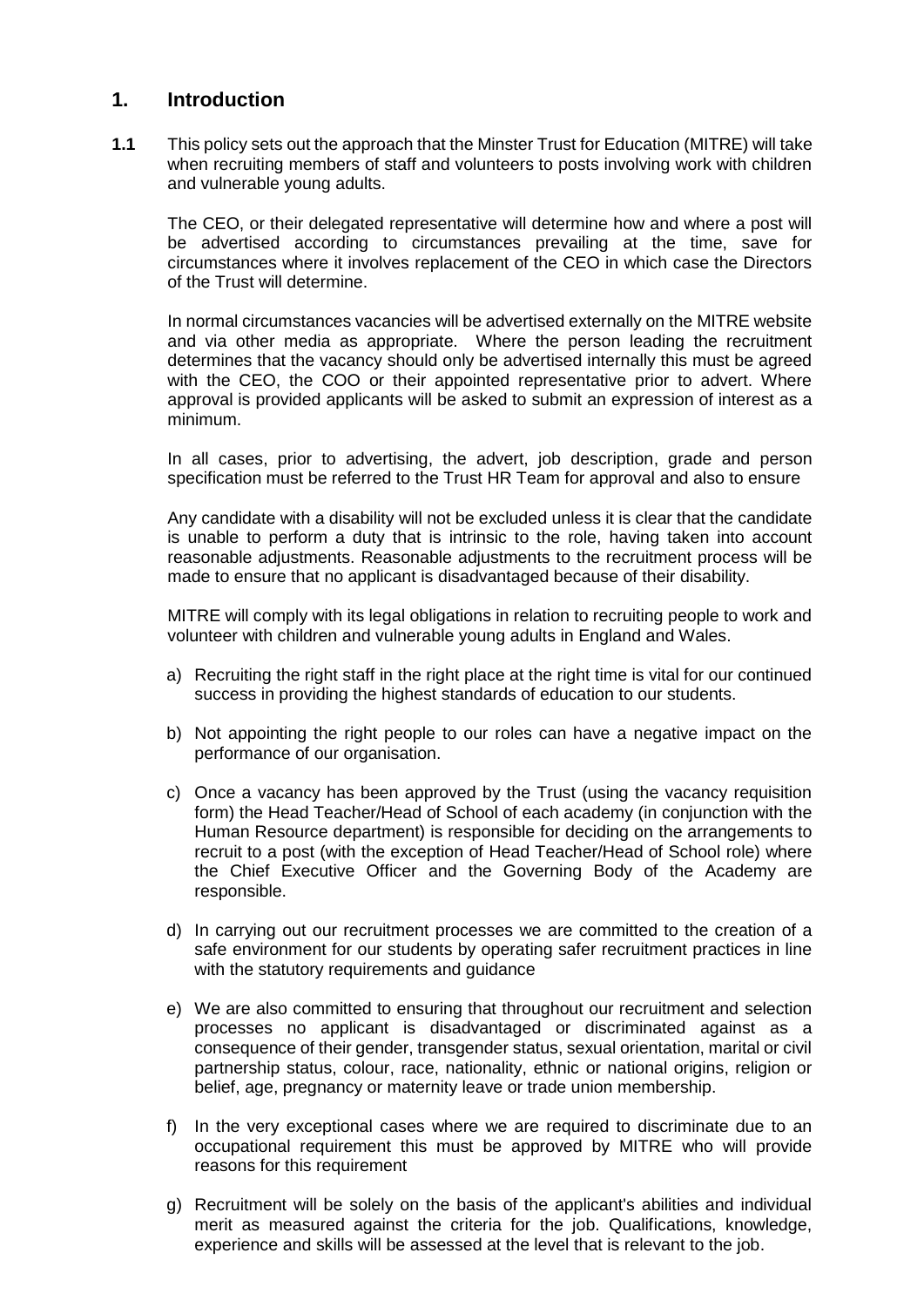h) If an applicant makes the academy aware, at any stage of the recruitment process, that they have a disability then reasonable adjustments will be considered to ensure the applicant is not disadvantaged by the process

## **2. Scope and Purpose**

**2.1** It is essential that, as part of the responsibilities highlighted above, all organisations that employ staff or engage volunteers to work with children adopt a consistent and rigorous approach in their recruitment and selection processes with the aim of ensuring that those recruited are suitable for such an important and responsible role.

The purpose of safer recruitment is ultimately to:

- a) **Deter.** From the beginning of the recruitment process, it is important to send the right message – that the organisation has a rigorous recruitment process and does not tolerate any form of abuse. Wording in adverts and recruitment information must aim to deter potential abusers.
- b) **Identify and Reject.** It will not always be possible to deter potential abusers. Therefore, careful planning for the interview and selection stage, in terms of asking the right questions, setting appropriate tasks and obtaining the right information can assist in finding out who is suitable for the role and who is not.
- c) **Prevent and Reject.** There are no guarantees that even the most robust safer recruitment process will prevent an inappropriate appointment. However, this does not mean it is too late to act. Ensuring that comprehensive induction processes are in place, together with appropriate policies and procedures, raising awareness through staff training and generally developing and maintaining a safe culture within MITRE will all help to prevent abuse or identify potential abusers.
- **2.2** The intention of this policy is to ensure that all stages of the recruitment process contain measures to deter, identify, prevent and reject unsuitable people from gaining access to students within the organisation. The policy and the practical implementation of recruitment and selection processes also aim to meet all legislative requirements as highlighted above, any statutory or other guidance that may from time to time be issued in order to keep children safe and safer recruitment in education, as well as principles of general good practice.

## **3. Roles and Responsibility**

MITRE has overall responsibility for the effective operation of this policy and for ensuring compliance with the relevant statutory framework. MITRE has delegated dayto-day responsibility for operating the policy and ensuring its maintenance and review to the Head Teacher/Head of School of each academy.

## **4. Regulated Activity and Disclosure and Barring Service Checks**

**4.1** Organisations providing 'Regulated Activity' in relation to children and young people have specific responsibilities for carrying out appropriate pre-employment checks, including Enhanced Disclosure and Barring Service (DBS) with Barred List check, when recruiting paid members of staff and workers. Other people coming into such an organisation (e.g. volunteers, including Governors) with access to children may not be in regulated activity. MITRE is responsible for continuing vigilance in relation to staff, workers and any others coming onto the premises, and/or with access or opportunity for contact with the students, at all times.

MITRE will act in accordance with the statutory requirements relating to **'Regulated Activity' relating to children.**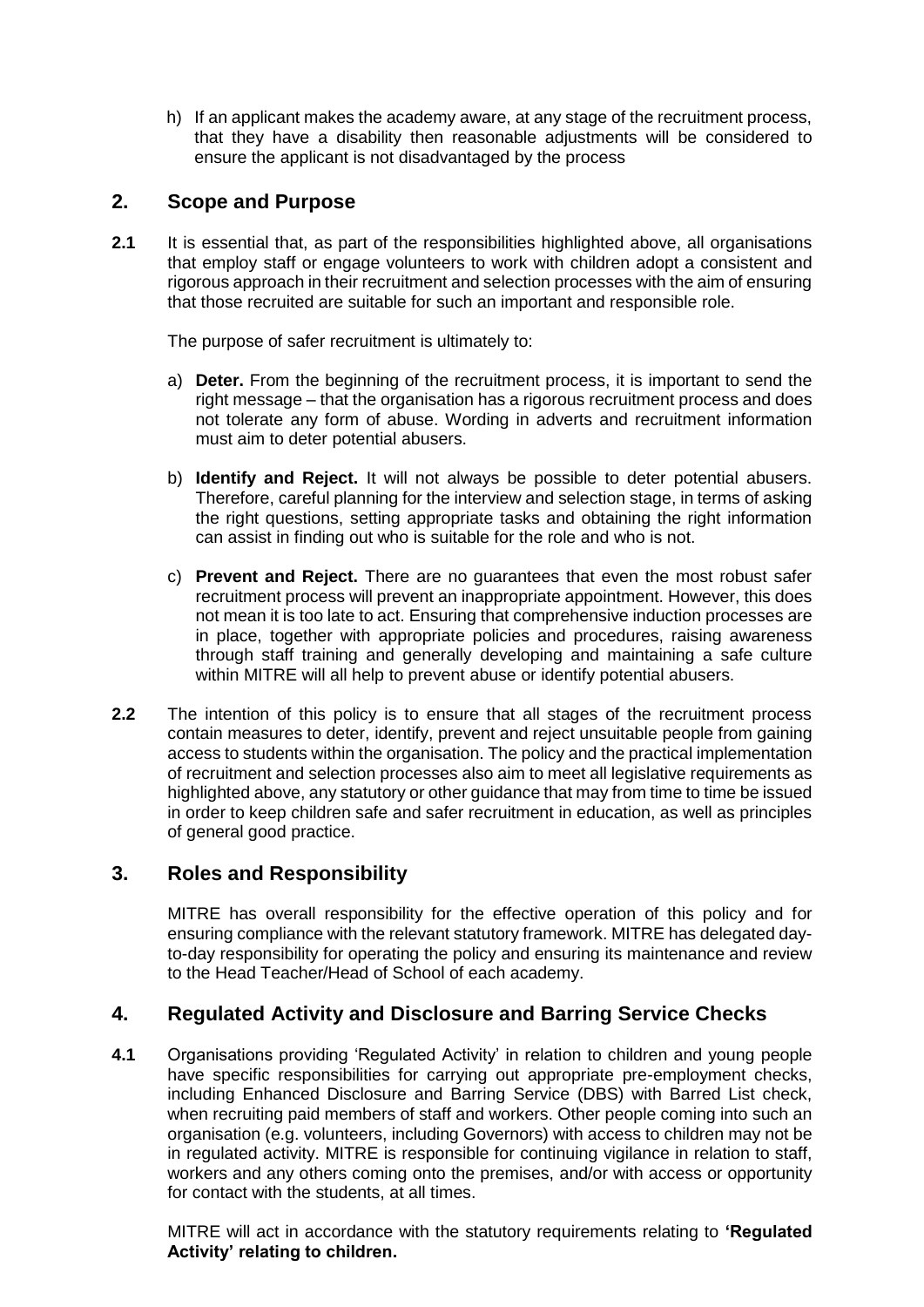- **4.2** The DfE's factual notes on **'**Regulated Activity in relation to Children: Scope and Statutory Guidance: Regulated Activity (Children) – Supervision of Activity with Children which is Regulated Activity when Unsupervised' are available on the website www.gov.uk to provide full information and guidance on regulated activity and Supervision. Supervision guidance is also included as Annex F within the document 'Keeping Children Safe in Education'.
- **4.3** MITRE will take appropriate steps to ensure that all those members of staff, paid workers and any others deemed to be in regulated activity, are subject to the highest level of checks including, for new recruits, a full Enhanced DBS with Barred List Check, or as required at the time of recruitment.

## **5. Safer Recruitment**

- a) All recruitment must be in line with this policy to ensure that we identify, deter and prevent people who pose a risk of harm from working with our children/students.
- b) The recruitment of all applicants and volunteers to MITRE must, without exception, follow the processes of safer recruitment. All offers of employment will be subject to us being satisfied that the applicant or volunteer is a suitable person to work with children.
- c) Any person involved in recruiting to MITRE Academy must read the "Keeping children safe in education" (2020) guidance (or updated statutory guidance) produced by the Department for Education (DfE) and the MITRE child protection policy. These can be obtained from the MITRE website.
- d) All recruitment must be planned to ensure that there is adequate time available to recruit safely.
- e) Any person who becomes aware that this policy is not being followed during recruitment must inform the Head Teacher/Head of School and the Trust HR team immediately.
- f) All of the checks described in Sections 13 must be carried out and have been determined as satisfactory before an applicant can start their employment with MITRE.

## **6. Advertising**

- a) Any vacant position will normally be advertised via the appropriate channels to ensure the most appropriate field of applicants is obtained.
- b) All advertisements will have the following statement: '*The Minster Trust for Education is committed to safeguarding children and the promotion of equal opportunities for staff and students. The successful applicant will be required to undertake an enhanced DBS check and complete a KCSIE Declaration'.*

## **7. Job Description**

#### **7.1 Job Analysis**

a) When a vacancy arises due to a member of staff leaving or moving to a different role, it cannot be assumed that a 'like for like' replacement is required. A review of the job description may highlight the fact that the existing role no longer meets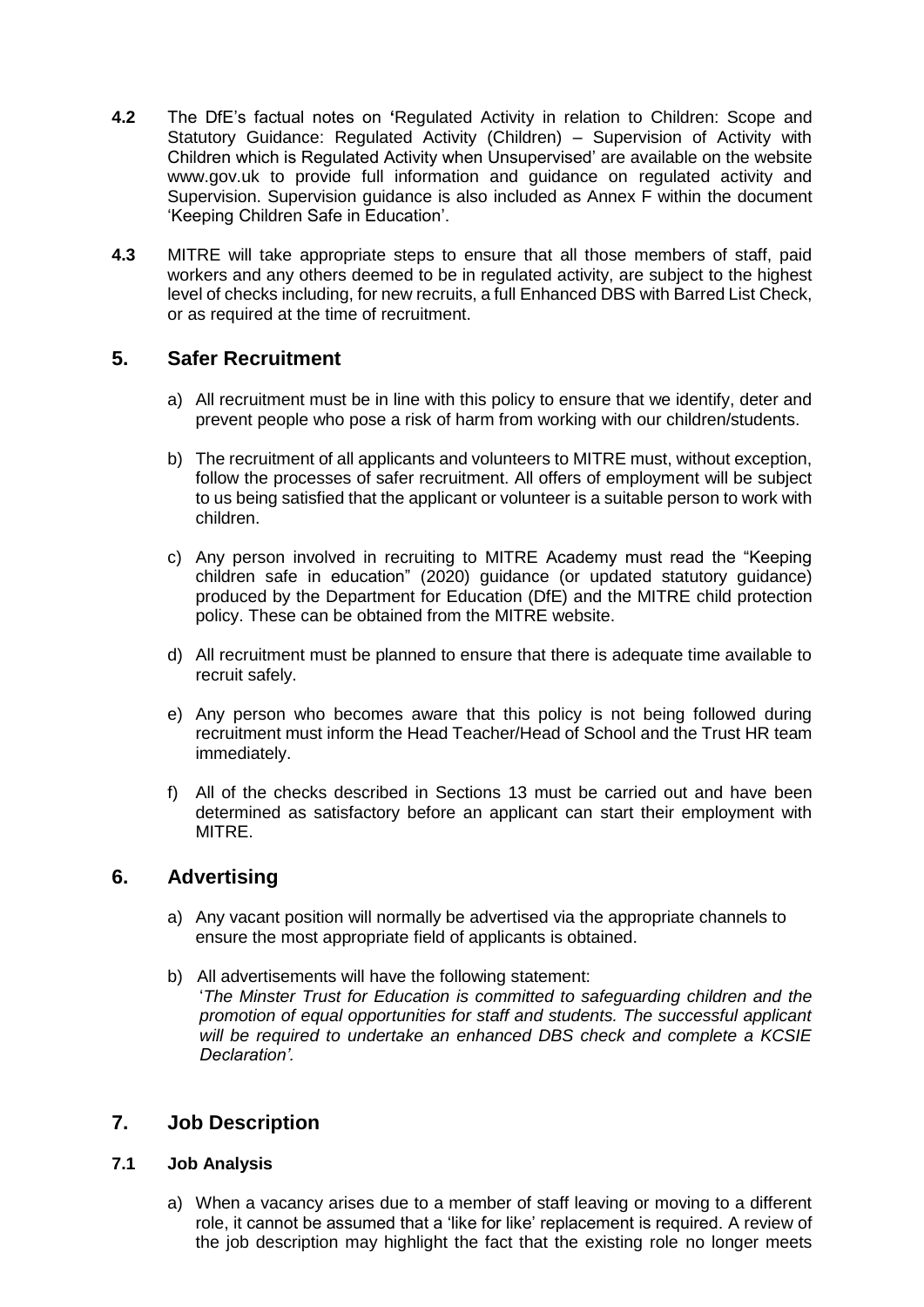current needs. Therefore, the requirements for any replacement or new role will be analysed prior to drawing up the Job Description and Person Specification which define the role.

- b) A job description will be required for all posts which describes the duties and responsibilities of the post. It must be up to date, accurate and specific to the role and may need to reflect any local or national requirements e.g. The statutory School Teachers' Pay and Conditions document sets out the contractual framework for all teachers in terms of their professional responsibilities and duties. The job description must also be accompanied by a person specification which outlines all of the necessary skills, experience, qualifications and knowledge requirements for the post.
- c) The person specification describes the profile of the ideal person to fill the job requirements. It is essential to the recruitment and selection process as it is used to inform the content of the advertisement, long/shortlisting and the interviewing and selection process. It sets out the criteria against which candidates will be assessed and includes the core areas for the focus of interview questions.
- d) Person specifications will include:
	- Any qualifications required for the post;
	- Knowledge, skills and abilities required to carry out the duties of the post;
	- Any specific training requirements;
	- The need for awareness of, and commitment to, equal opportunities issues.
- **7.2** All job descriptions and person specifications must refer to the responsibility for safeguarding, health and safety at work and promoting the welfare of children.
- **7.3** The person specification will clearly indicate whether the stated criteria are:

a) Essential – relating only to those areas without which the job cannot be performed; or

b) Desirable – not essential to carrying out the duties, but which would be valuable.

They may assist in the final selection process if several candidates meet the essential criteria.

It will also indicate how the criteria will be tested, i.e. on the application form, through provision of documentary evidence, at interview and/or through a task set as part of the selection process.

## **8. Application form**

- **8.1** All applicants (other than where the post is advertised internally only) are required to fill out our standard application form ensuring detailed information, critical to the recruitment process, can be gathered from all applicants in a consistent format.
- **8.2** A suitably-structured, pre-defined application form will be used for recruitment to all posts requiring specific information from all applicants. A Curriculum Vitae will not be accepted in lieu of an application.
- **8.3** Application forms to be used for all external recruitment will include an explanation that the post is exempt from the provisions of Section 4(2) of the Rehabilitation of Offenders Act 1974 by virtue of the Rehabilitation of Offenders Act 1974 (exceptions) Order 1975 and the requirement for a 'self-disclosure' – a signed declaration of any unspent and relevant spent criminal offences.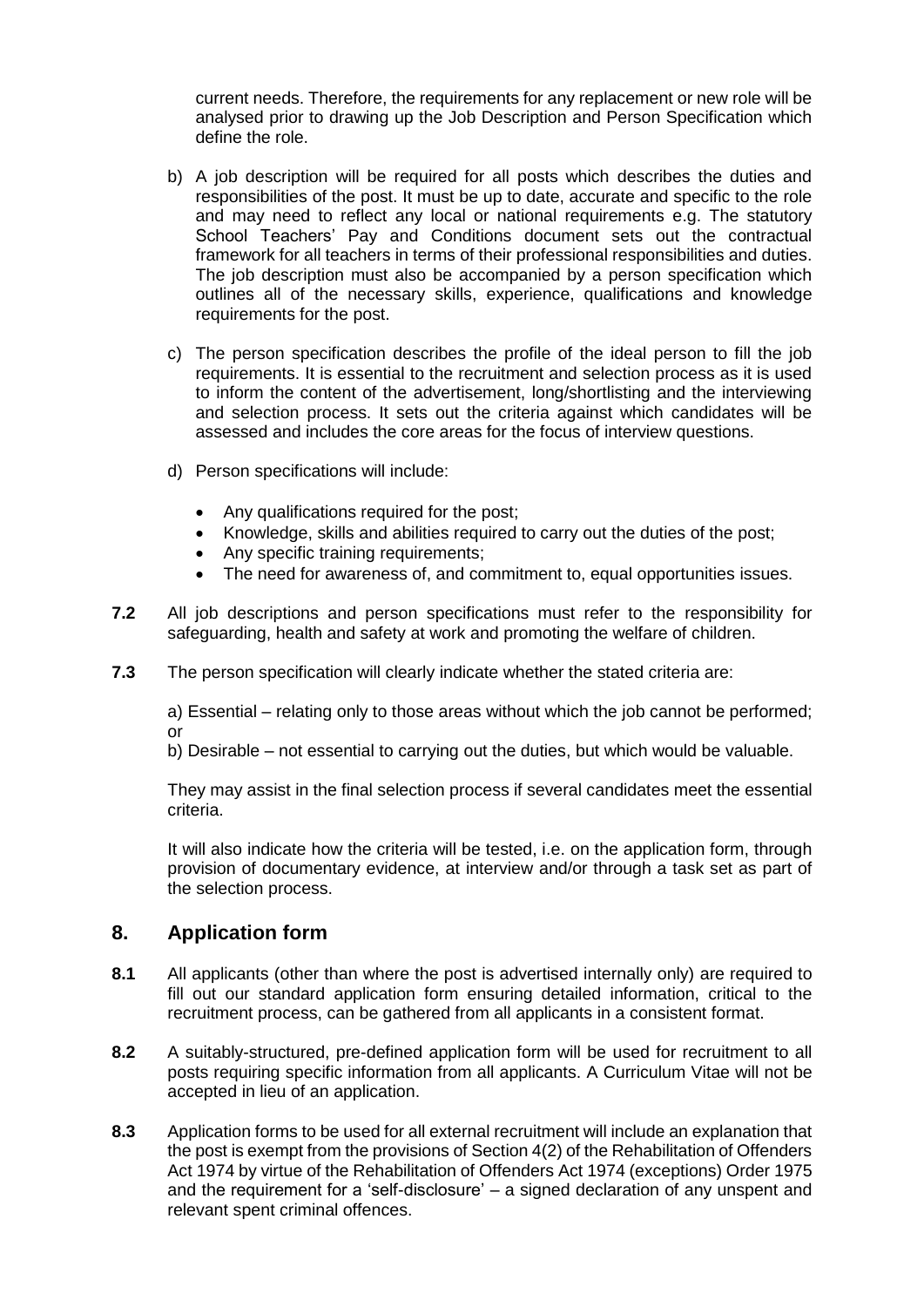The purpose of requiring a self-disclosure as part of the application is to give candidates an opportunity to share relevant information about any convictions or cautions at an early stage. Disclosed information will not be used as a criterion for short-listing. Fair and objective assessment criteria will be applied. Information on selfdisclosures will only be used in relation to short-listed candidates and will not automatically rule someone out. A full DBS check will still be carried out on making a conditional offer and the two sets of information compared. Note that applicants will only be asked about 'unspent and relevant spent' convictions, cautions, reprimands and warnings and these will be the only ones appearing on Disclosure certificates. Other minor, older offences will be filtered out after the relevant time period. Those offences to be declared include:

**Cautions** relating to the list of offences that will never be filtered from a DBS certificate (refer to gov.uk website)

**Cautions** given less than 6 years ago (where the individual was over 18 years old at the time of the caution)

**Cautions** given less than 2 years ago (where the individual was under 18 years old at the time of the caution)

**Convictions** relating to an offence from a prescribed list (refer to DBS filtering guide)

**Convictions** that resulted in a custodial sentence (regardless of whether served)

**Convictions** which did not result in a custodial sentence, given less than 11 years ago (where the individual was over 18 years old at the time of the conviction)

**Convictions** which did not result in a custodial sentence, given less than 5.5 years ago (where the individual was under 18 years old at the time of the conviction)

Irrespective of the above list, if individuals have more than one conviction then ALL convictions must be declared.

#### **9. Short-listing**

- a) Applicants will be short-listed against the requirements of the person specification. This will be carried out by a shortlisting panel of not less than two appropriate staff members. The outcome of the short-listing process will be recorded and retained.
- b) The equal opportunities monitoring form will be removed from the application and not provided to the short-listing panel.
- c) The short-listing panel are responsible for scrutinising the application forms and identifying any gaps in employment or other areas that may affect an applicant's suitability to work with children and young people. A satisfactory explanation for any concerns must be obtained from the applicant during the interview process.

#### **10. References**

- **10.1** All offers of employment will be conditional upon receipt of at least two satisfactory written references. References will:
	- a) normally be requested for all shortlisted applicants, including internal applicants;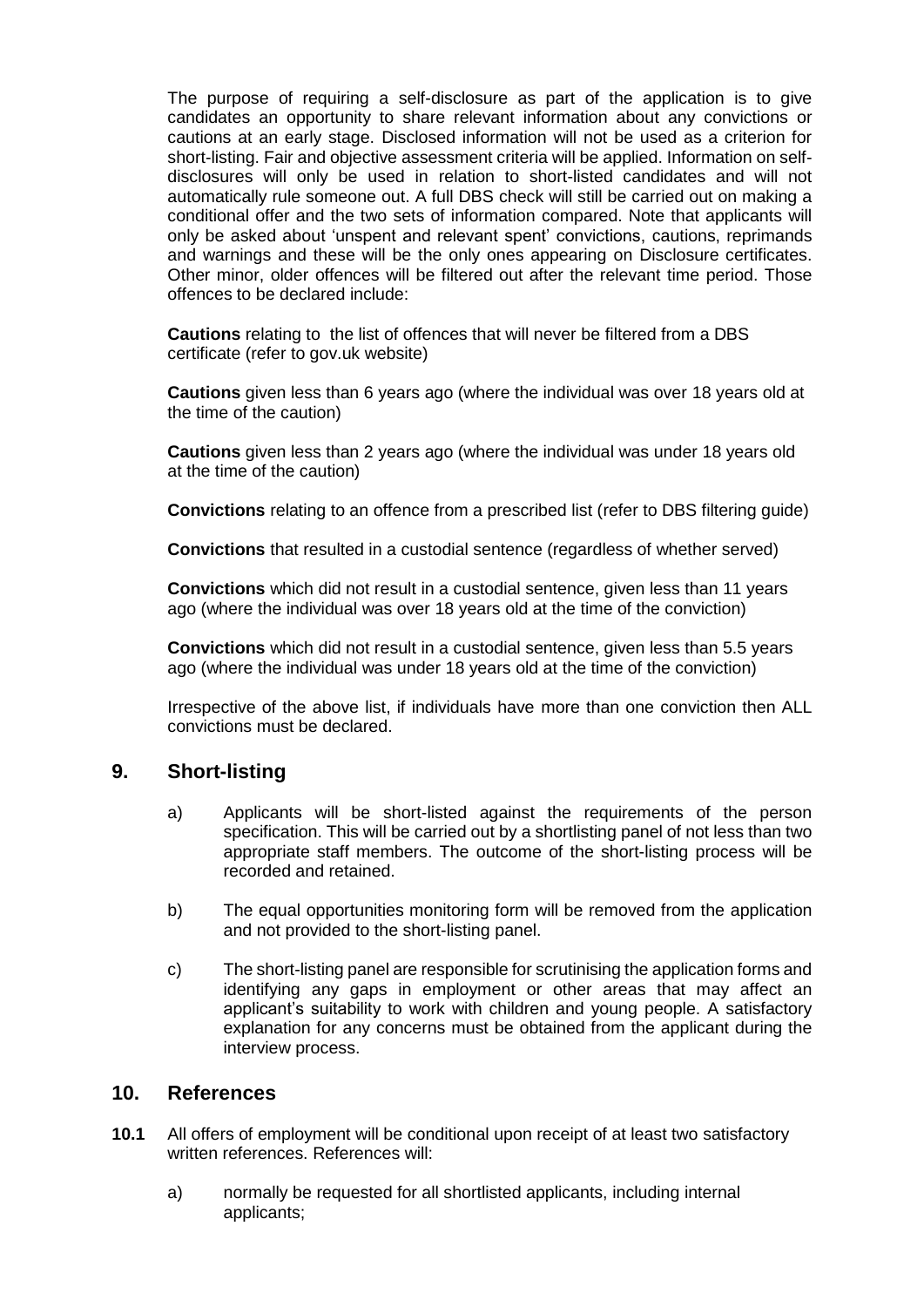- b) include the applicant's current or most recent employer and where an applicant for a teaching post is not currently employed as a teacher, will include the applicant's most recent employer as a teacher;
- c) ask the current employer for details of any capability history in the previous two years, and the reasons for this;
- d) ask the current employer for details of any disciplinary warnings which were current at the time of leaving;
- e) any disciplinary/capability action that is/was pending or unresolved;
- f) details of any expired warnings that relate to the safety and welfare of children or young people or behaviour towards children or young people;
- g) reason(s) for leaving if no longer in that employment;
- h) any convictions the referee may be aware of;
- i) whether the referee would re-employ and whether the applicant is recommended for the post;
- j) be directly from the referee;
- k) not be accepted if they are 'to whom it may concern' letters;
- l) request information on the applicant's suitability to work with children and young people;
- m) normally be requested before the interview; and be explored further with the referee and with the applicant during the interview if necessary;
- n) references requested prior to interview, or prior to a conditional job offer being made, will NOT ask about attendance or health-related matters. However, health-related questions may be asked of referees when a conditional offer of the post has been made. Therefore, a supplementary request for further information from referees may be made at that stage;
- o) where it has not been possible to obtain references before the interview any concerns that are subsequently raised will need to be resolved before the appointment is confirmed;
- **10.2** Referees will be provided with a copy of the job description and person specification for the post.

#### **11. Interviews**

- **11.1** A face to face interview must take place for all short-listed applicants for all posts. The use of video conferencing, Skype, Facetime, Zoom or other similar technologies is acceptable for a preliminary interview. However, candidates may be asked to attend a second interview in person.
- **11.2** All those involved in interviewing must be properly trained. At least one person on the interview panel must have successfully passed the appropriate safer recruitment training. Wherever possible all panel members will be involved throughout all stages of the recruitment and selection process but, in any event, a panel member trained in safer recruitment will be involved throughout.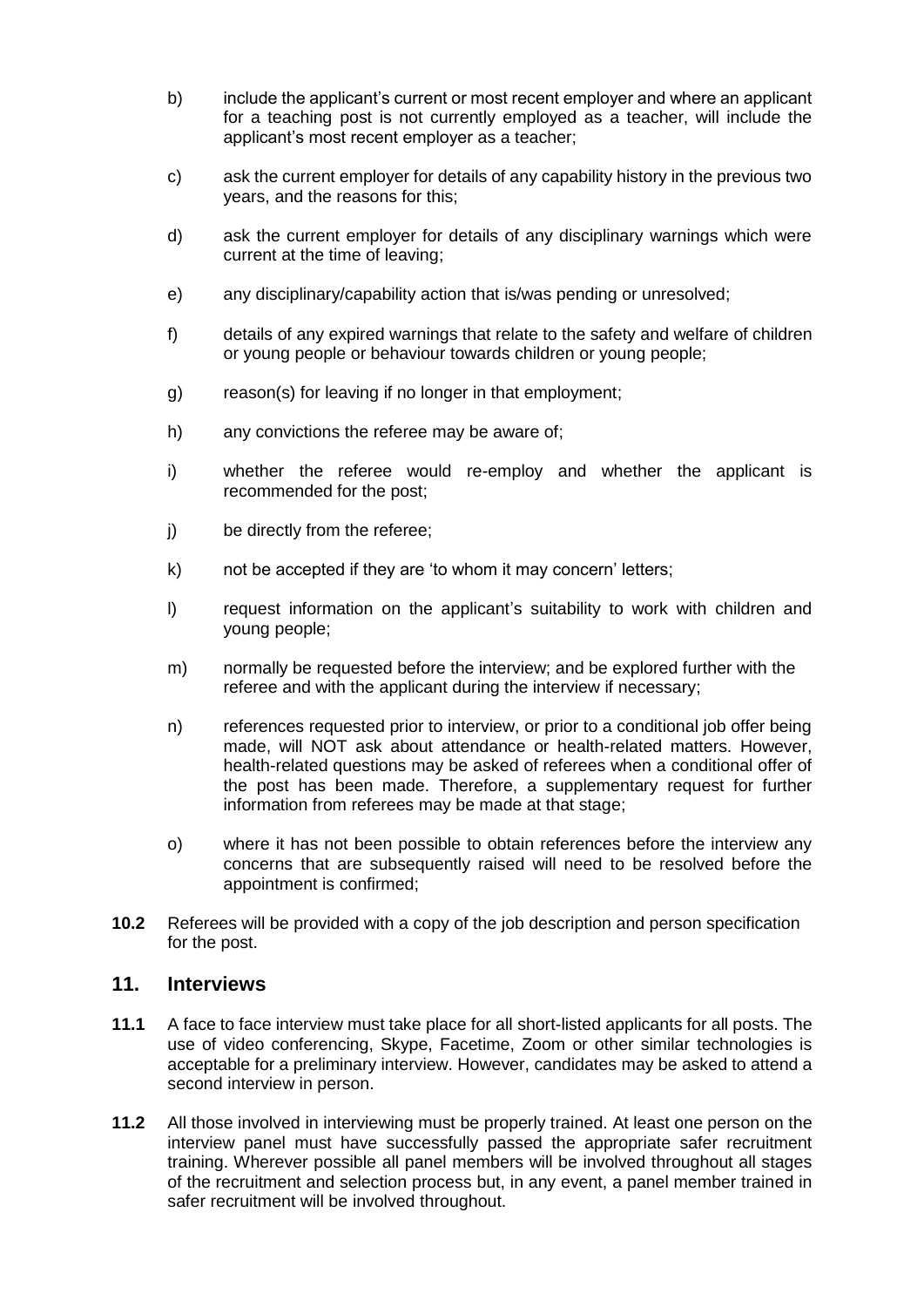- **11.3** The purpose of the interview is to assess the merits of each applicant against the job description and person specification to establish their suitability for the post and to work with children and young people.
- **11.4** A set of common questions relating to the requirements of the post will be asked of each applicant. Their response will determine whether that is followed up through further questioning.
- **11.5** At the conclusion of the interview the panel will establish whether each person remains a firm candidate and ensure that candidates know the arrangements for communicating the decision.

## **12. Other selection methods**

- **12.1** Assessment and Selection methods in addition to an interview are useful in obtaining a range of information about individuals, including assessing their interaction with others, adults and students, team work, skills and abilities to carry out the particular tasks etc. In addition to a face to face interview with the interview panel a variety of other selection methods may be used, such as:
	- one or more additional panel interviews (for example, a panel made up of students from one or various academies);
	- a presentation:
	- in tray exercises, written tests and psychometric testing;
	- role play;
	- group exercises;
	- data analysis exercises;
	- observation (of teaching or activity with a class or group of students or colleagues)

Those responsible for deciding the arrangements for recruitment to a specific post will determine the selection method(s). They will be relevant and appropriate to the role and will be based on the requirements for the particular post as set out in the job description and person specification

**12.2** A grid will normally be used for the purpose of questions to be asked, expected and actual responses.

#### **13. Pre- employment checks**

An offer of appointment to the successful applicant will be conditional upon the following:

- verification of the applicant's identity, preferably from current photographic ID and proof of address;
- receipt of at least two satisfactory written references (one of which must be their current or most recent employer);
- verification of the applicant's mental and physical fitness to carry out their work responsibilities;
- verification of qualifications where relevant;
- Verification of professional status where applicable. For teachers, this will include checking that the individual has the required teaching qualification and has successfully completed any statutory induction, if required, through the NCTL's Employer Access Online System;
- satisfactory enhanced DBS check;
- for teachers, verification that they are not subject to a prohibition order issued by the Secretary of State, or any sanction or restriction imposed by the GTCE before its abolition in March 2012, by checking the NCTL's Employer Access Online System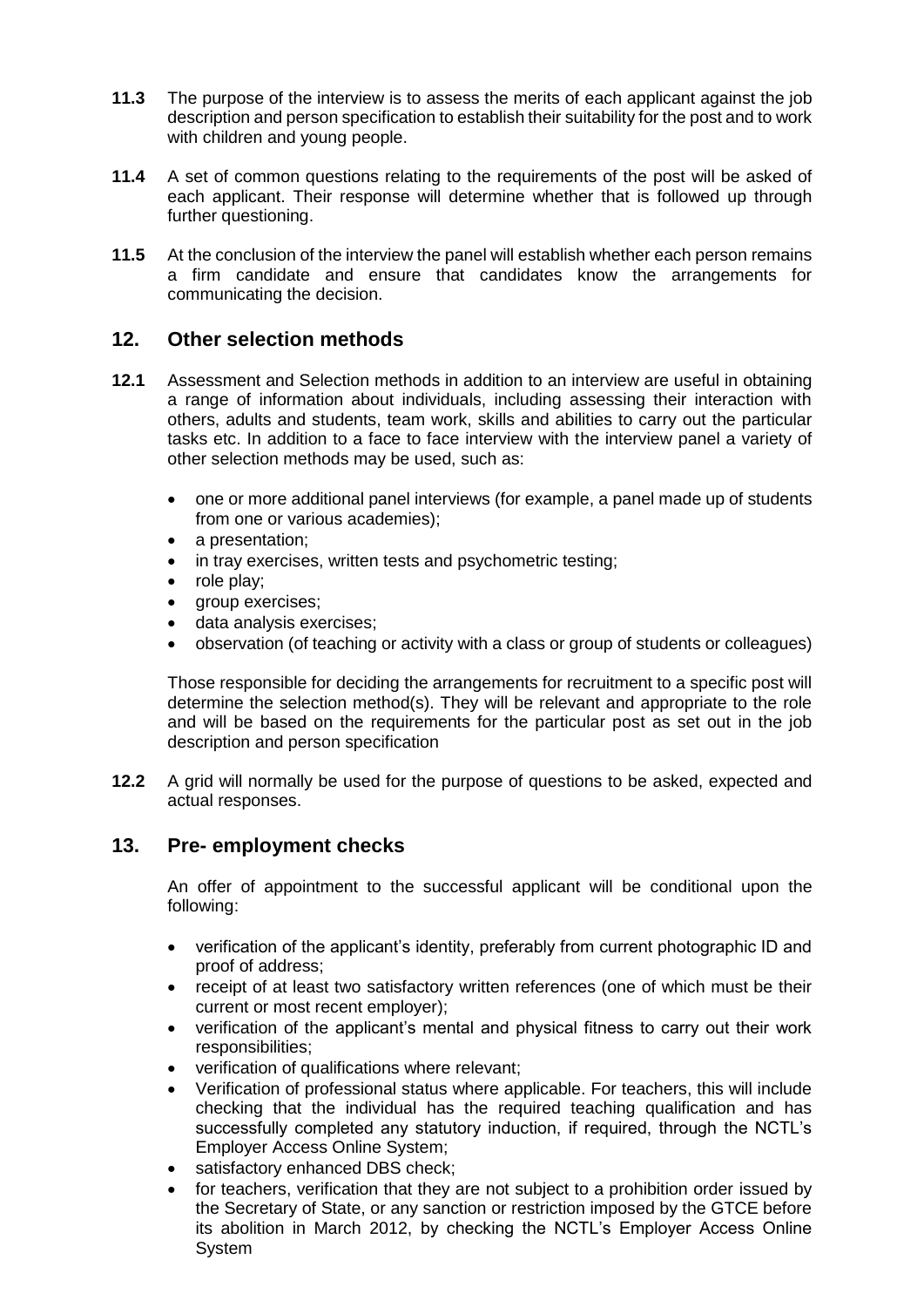- a clear children's barred list check (except supervised volunteers)
- verification of the applicant's right to work in the United Kingdom;
- any further checks that are deemed to be necessary where the applicant has lived or worked outside of the UK including receipt of criminal record information from overseas;
- confirmation that the applicant is not disqualified or disqualified by association from providing childcare;
- for applicant's taking up a management position (as described at para 145 of the DFE guidance relating to Keeping Children Safe in Education) is not subject to a section 128 direction made by the Secretary of State.

#### **14. Single Central Register (SCR) of Checks**

MITRE will ensure that it complies with statutory requirements for information to be recorded and retained on its single central record. This includes pre-employment checks carried out in relation to staff members as detailed below. For each item, it will be recorded (as relevant) whether the check has been completed, any evidence obtained (e.g. certificates) and the date clearance was obtained.

- Identity check
- Barred List check
- Enhanced DBS check/certificate
- Prohibition from teaching check
- Additional checks on people living or working outside the UK
- Check of professional qualifications, where required
- Check to establish the person's right to work in the United Kingdom

#### In addition:

A record of whether the person's position involves 'relevant activity' i.e. regularly caring for, training, supervising or being solely in charge of persons aged under 18; and

A section 128 check (for management positions as set out in paragraph 144-147 for independent schools (including academies).

For agency and third-party supply staff, details in relation to whether written confirmation has been received that the employment business supplying the member of supply staff has carried out the relevant checks and obtained the appropriate certificates, and the date that the confirmation was received and whether any enhanced DBS certificate check has been provided in respect of the member of supply staff.

#### **15. Record keeping and data protection**

All written records of interviews, application forms and reasons for appointment or nonappointment will be kept by each academy for six months, unless a longer period can be justified by the Head Teacher/Head of School. Records will be treated as confidential and kept for no longer than necessary in accordance with the General Data Protection Regulations.

#### **16. Induction**

Induction is an extension of the recruitment process and will apply on commencement of employment. A general Induction Programme is required for all new recruits, including those already within MITRE but appointed to new roles.